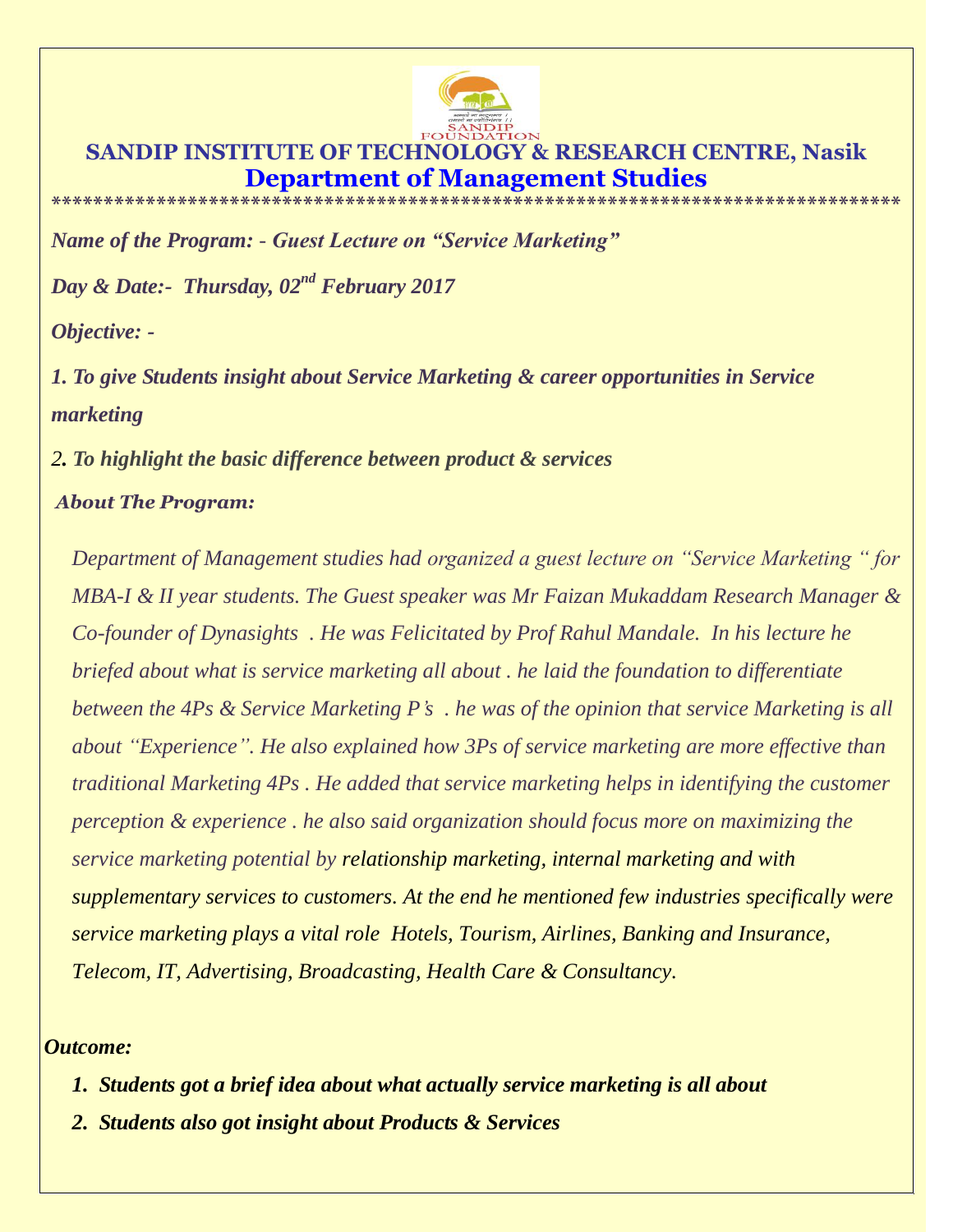## *Photograph*